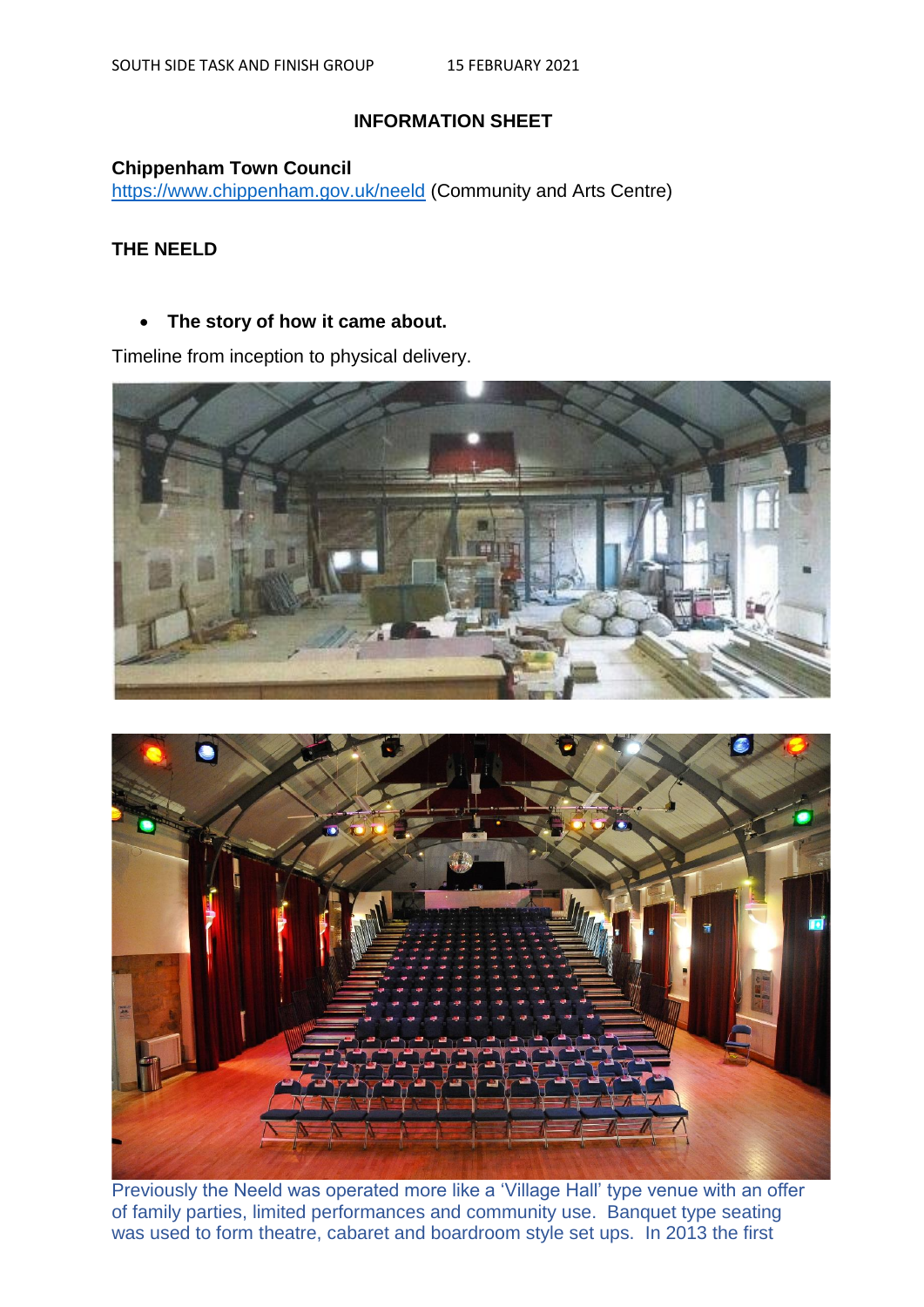estimates were received from architects and consultants to include a new bar, retractable theatre style seating and associated works. It was officially opened in October 2015 by Bake Off star Mel Giedroyc, followed by a 'soft opening' with some local community groups followed by a Grand Opening with a professional shows programme from February 2016.

### Who led the creation of the venue?

The Neeld Development working party and Amenities Culture and Leisure Committee together with Strategy and Resources Committee

How was the focus of what the venue delivers determined? With the above Committees and Venue Manager

Start-up funding – s106 / fundraised / grants, etc? The project costs were circa £650K (£500k Public works loan, £141k from earmarked funds, £85K external grants)

## **About the venue itself**

Capabilities / diversity of use / limitations / uniqueness / location within the town

CAPABILITIES: (The Neeld Hall – the dimensions are a maximum 11.8 x 18.8 M)

**Theatre**: 217 seats offered with 153 in tiered seating rest on flat seating with wheelchair access.

**Functions**: for weddings, banquets etc capacities are 170 seated at tables of 10. 130 seated at tables of 10 to include a dance floor.

**Dance:** Events such as party nights/discos capacity 275 (a few small tables and chairs around outside of room)

**Concerts:** Up to 350 standing (fire risk allows more but for ease of use we have found 350 as a ceiling more workable)

**Themed Fairs:** 29 stalls for wedding/craft type fairs

## DIVERSITY OF USE

Without doubt retractable theatre seating rather than fixed is of great advantage, allowing total diversity of space offered.

## **LIMITATIONS**

Whilst the space works very well for many reasons, one slight limitation is the location of the Bar, this is accessed through the auditorium and does not have a lounge area resulting in patrons taking drinks to their theatre seats and gives us limited time to get everyone served. I would recommend any bar/café to be accessed outside of the auditorium space.

#### **UNIQUENESS**

Town centre, adjacent parking, large venue (for Chippenham)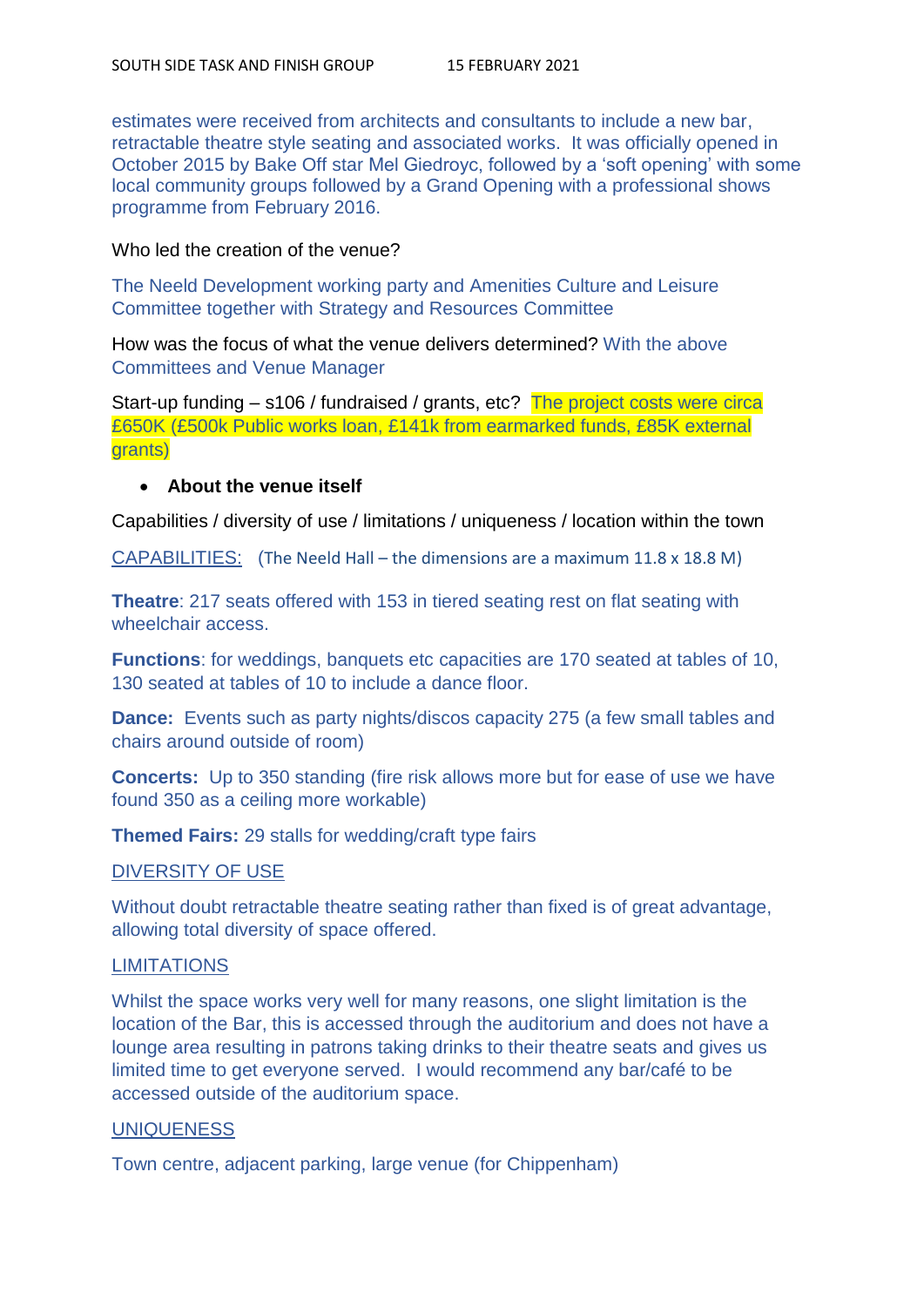# **LOCATION**

Town centre location with pay and display car park adjacent (free after 6pm), daytime a limit of 2 hours (presents some concerns for matinee shows)

Breadth of activities delivered, since opening, the Neeld has grown in its programme offer, to give you an idea of how this has been developed here is a list of the various ticketed activities offered in the venue together with audience capacity and revenue. The period is March 2019 to Feb 2020 (just prior to lockdown).

|                               |                    |                 | <b>Number</b> |                           |                                |                    |
|-------------------------------|--------------------|-----------------|---------------|---------------------------|--------------------------------|--------------------|
|                               |                    |                 | of            | Gross                     |                                |                    |
|                               |                    |                 | tickets       | revenue from              |                                | <b>Total gross</b> |
| <b>TRIBUTE BAND (matinee)</b> | Date<br>24/03/2019 | Capacity<br>217 | sold<br>128   | ticket sales<br>£2,840.00 | <b>Host</b><br>3rd party hirer | revenue            |
| <b>TRIBUTE BAND (eve)</b>     | 24/03/2019         | 217             | 158           | £3,900.00                 | 3rd party hirer                |                    |
| <b>TRIBUTE BAND</b>           | 03/05/2019         | 217             | 215           | £5,088.00                 | 3rd party hirer                |                    |
| <b>TRIBUTE BAND</b>           | 30/05/2019         | 217             | 89            | £1,540.00                 | 3rd party hirer                |                    |
| <b>TRIBUTE BAND</b>           | 07/06/2019         | 217             | 149           | £2,920.00                 | 3rd party hirer                |                    |
| <b>TRIBUTE BAND</b>           | 21/06/2019         | 400             | 168           | £2,995.50                 | 3rd party hirer                |                    |
| <b>TRIBUTE BAND</b>           | 28/09/2019         | 217             | 164           | £3,280.00                 | 3rd party hirer                |                    |
| <b>TRIBUTE BAND</b>           | 07/11/2019         | 217             | 111           | £1,998.00                 | 3rd party hirer                |                    |
| <b>ORIGNAL ARTIST</b>         | 18/11/2019         | 308             | 236           | £5,735.00                 | 3rd party hirer                |                    |
| <b>STEAMPUNK OPERA</b>        | 22/11/2019         | 217             | 37            | £525.00                   | 3rd party hirer                |                    |
| <b>TRIBUTE BAND</b>           | 16/01/2020         | 217             | 207           | £3,690.00                 | 3rd party hirer                |                    |
| <b>SHAKESPEARE PLAY</b>       | 01/02/2020         | 217             | 177           | £985.00                   | 3rd party hirer                |                    |
| <b>ORIGINAL BAND</b>          | 23/02/2020         | 217             | 217           | £5,153.75                 | 3rd party hirer                |                    |
| <b>TRIBUTE BAND</b>           | 27/02/2020         | 217             | 217           | £3,424.00                 | 3rd party hirer                | £44,074.25         |
|                               |                    |                 |               |                           | Community                      |                    |
| <b>MUSICAL THEATRE</b>        | 13/03/2019         | 205             | 114           | £1,613.20                 | group                          |                    |
| <b>MUSICAL THEATRE</b>        | 14/03/2019         | 205             | 111           | £1,722.20                 | Community                      |                    |
|                               |                    |                 |               |                           | group<br>Community             |                    |
| <b>MUSICAL THEATRE</b>        | 15/03/2019         | 205             | 178           | £2,515.80                 | group                          |                    |
|                               |                    |                 |               |                           | Community                      |                    |
| <b>MUSICAL THEATRE</b>        | 16/03/2019         | 205             | 131           | £1,808.20                 | group                          |                    |
|                               |                    |                 |               |                           | Community                      |                    |
| <b>MUSICAL THEATRE</b>        | 16/03/2019         | 205             | 144           | £2,052.20                 | group                          |                    |
| <b>MUSICAL THEATRE</b>        | 17/03/2019         | 205             | 134           | £1,961.00                 | Community<br>group             |                    |
|                               |                    |                 |               |                           | Community                      |                    |
| <b>LOCAL CHOIR</b>            | 07/04/2019         | 217             | 84            | £820.00                   | group                          |                    |
|                               |                    |                 |               |                           | Community                      |                    |
| <b>MUSICAL THEATRE</b>        | 06/07/2019         | 217             | 96            | £1,040.00                 | group                          |                    |
|                               |                    |                 |               |                           | Community                      |                    |
| <b>MUSICAL THEATRE</b>        | 07/07/2019         | 217             | 82            | £870.00                   | group<br>Community             |                    |
| <b>ROCK CONCERT</b>           | 14/07/2019         | 217             | 177           | £1,302.00                 | group                          |                    |
|                               |                    |                 |               |                           | Community                      |                    |
| DANCE SCHOOL SHOW             | 15/11/2019         | 217             | 215           | £2,010.00                 | group                          |                    |
|                               |                    |                 |               |                           | Community                      |                    |
| DANCE SCHOOL SHOW             | 16/11/2019         | 217             | 211           | £1,968.00                 | group                          |                    |
| DANCE SCHOOL SHOW             | 23/11/2019         | 217             | 217           | £2,055.00                 | Community                      |                    |
|                               |                    |                 |               |                           | group<br>Community             |                    |
| DANCE SCHOOL SHOW             | 24/11/2019         | 217             | 210           | £1,976.50                 | group                          |                    |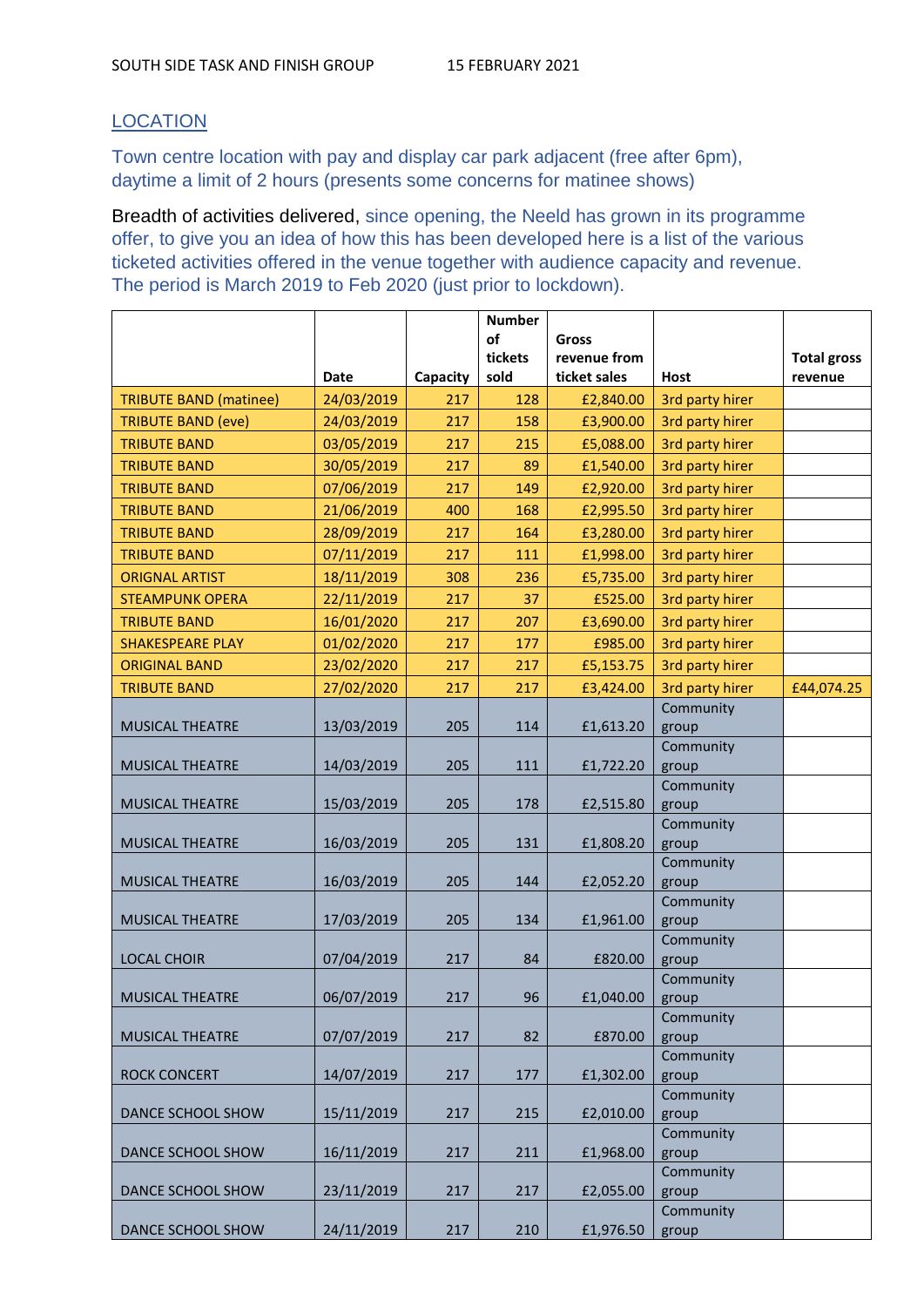|                                           |                          |     |                |           | Community           |            |
|-------------------------------------------|--------------------------|-----|----------------|-----------|---------------------|------------|
| DANCE SCHOOL SHOW                         | 24/11/2019               | 217 | 139            | £1,326.00 | group               |            |
|                                           |                          |     |                |           | Community           |            |
| DANCE SCHOOL SHOW                         | 01/12/2019               | 217 | 194            | £1,776.00 | group               |            |
| DANCE SCHOOL SHOW                         | 15/12/2019               | 217 | 171            | £1,597.50 | Community<br>group  |            |
|                                           |                          |     |                |           | Community           |            |
| DANCE SCHOOL SHOW                         | 15/12/2019               | 217 | 205            | £1,920.50 | group               |            |
|                                           |                          |     |                |           | Community           |            |
| <b>MUSICAL THEATRE</b>                    | 11/01/2020               | 217 | 152            | £1,694.00 | group               |            |
|                                           |                          |     |                |           | Community           |            |
| <b>MUSICAL THEATRE</b>                    | 12/01/2020               | 217 | 166            | £1,802.00 | group               |            |
|                                           |                          |     |                |           | Community           |            |
| DANCE SCHOOL SHOW                         | 07/02/2020               | 217 | 209            | £1,555.00 | group               |            |
| DANCE SCHOOL SHOW                         | 08/02/2020               | 217 | 217            | £1,665.00 | Community<br>group  | £37,050.10 |
| <b>LOCAL BAND OFF</b>                     | 01/03/2019               | 218 | 37             | £148.00   | <b>Neeld hosted</b> |            |
| <b>TRIBUTE BAND</b>                       | 02/03/2019               | 217 |                |           |                     |            |
|                                           |                          |     | 66             | £1,188.00 | <b>Neeld hosted</b> |            |
| <b>LOCAL BAND OFF</b>                     | 08/03/2019               | 218 | 38             | £152.00   | <b>Neeld hosted</b> |            |
| <b>LOCAL BAND OFF</b>                     | 22/03/2019               | 218 | 16             | £64.00    | <b>Neeld hosted</b> |            |
| <b>BANDEOKIE</b>                          | 28/03/2019               | 120 | 79             | £632.00   | <b>Neeld hosted</b> |            |
| <b>LOCAL BAND OFF</b>                     | 29/03/2019               | 268 | 108            | £432.00   | <b>Neeld hosted</b> |            |
| <b>JAZ (JAY RAYNER)</b>                   | 30/03/2019               | 217 | 140            | £3,150.00 | <b>Neeld hosted</b> |            |
| <b>ORCHESTRA</b>                          | 05/04/2019               | 217 | 107            | £2,407.50 | <b>Neeld hosted</b> |            |
| <b>FOLK BAND</b>                          | 06/04/2019               | 217 | 203            | £4,567.50 | <b>Neeld hosted</b> |            |
| <b>MAGIC</b> (Britains got talent         |                          |     |                |           |                     |            |
| star)                                     | 11/04/2019               | 217 | 209            | £4,486.00 | <b>Neeld hosted</b> |            |
| <b>CHILDRENS CHARACTER</b><br><b>SHOW</b> | 14/04/2019               | 217 | 70             | £700.00   | <b>Neeld hosted</b> |            |
| <b>ORIGINAL PERFORMER</b>                 | 18/04/2019               | 37  | 33             | £330.00   | <b>Neeld hosted</b> |            |
| <b>MAGIC FOR KIDS</b>                     |                          |     |                |           | <b>Neeld hosted</b> |            |
| PSYCHIC SHOW DEREK                        | 12/05/2019               | 217 | 89             | £870.00   |                     |            |
| <b>ACORAH</b>                             | 18/05/2019               | 217 | 201            | £4,300.00 | <b>Neeld hosted</b> |            |
| AN EVENING WITH                           | 21/05/2019               | 217 | 112            | £2,128.00 | <b>Neeld hosted</b> |            |
| <b>BANDEOKIE</b>                          | 23/05/2019               | 120 | $\overline{2}$ | £16.00    | <b>Neeld hosted</b> |            |
| <b>COMEDY</b>                             | 01/06/2019               | 217 | 156            | £2,496.00 | <b>Neeld hosted</b> |            |
| <b>THEATRE PLAY</b>                       | 13/06/2019               | 217 | 77             | £1,227.00 | <b>Neeld hosted</b> |            |
| <b>TRIBUTE BAND</b>                       | 20/06/2019               | 217 | 111            | £2,200.00 | <b>Neeld hosted</b> |            |
|                                           |                          |     |                |           |                     |            |
| <b>AFTERNOON TEA EVENT</b>                | 24/06/2019<br>27/06/2019 | 130 | 19             | £101.50   | <b>Neeld hosted</b> |            |
| <b>COMEDY</b>                             |                          | 217 | 38             | £476.00   | <b>Neeld hosted</b> |            |
| <b>BANDEOKIE</b>                          | 28/06/2019               | 118 | 47             | £376.00   | <b>Neeld hosted</b> |            |
| <b>TRIBUTE BAND</b>                       | 05/07/2019               | 217 | 216            | £4,200.00 | <b>Neeld hosted</b> |            |
| AN EVENING WITH                           | 09/07/2019               | 217 | 55             | £1,045.00 | <b>Neeld hosted</b> |            |
| <b>DISCO</b>                              | 26/07/2019               | 225 | 225            | £1,800.00 | <b>Neeld hosted</b> |            |
| <b>CHILDRENS CIRCUS ACTIVITY</b>          | 30/07/2019               | 72  | 72             | £225.00   | <b>Neeld hosted</b> |            |
| <b>CHILDRENS CIRCUS ACTIVITY</b>          | 06/08/2019               | 60  | 53             | £155.00   | <b>Neeld hosted</b> |            |
| <b>CHILDRENS CIRCUS ACTIVITY</b>          | 13/08/2019               | 68  | 66             | £190.00   | <b>Neeld hosted</b> |            |
| <b>ORIGINAL BAND</b>                      | 16/08/2019               | 200 | 28             | £212.00   | <b>Neeld hosted</b> |            |
| <b>CHILDRENS CIRCUS ACTIVITY</b>          | 20/08/2019               | 60  | 57             | £150.00   | Neeld hosted        |            |
| <b>CHILDRENS CIRCUS ACTIVITY</b>          | 27/08/2019               | 60  | 43             | £120.00   | <b>Neeld hosted</b> |            |
| <b>TRIBUTE BAND</b>                       | 30/08/2019               | 217 | 217            | £4,473.00 | <b>Neeld hosted</b> |            |
| <b>TRIBUTE BAND</b>                       | 08/09/2019               | 217 | 122            | £2,440.00 | <b>Neeld hosted</b> |            |
| <b>DISCO</b>                              | 27/09/2019               | 255 | 236            | £1,888.00 | <b>Neeld hosted</b> |            |
| <b>ADULT PANTO</b>                        | 04/10/2019               | 217 | 96             | £1,710.00 | Neeld hosted        |            |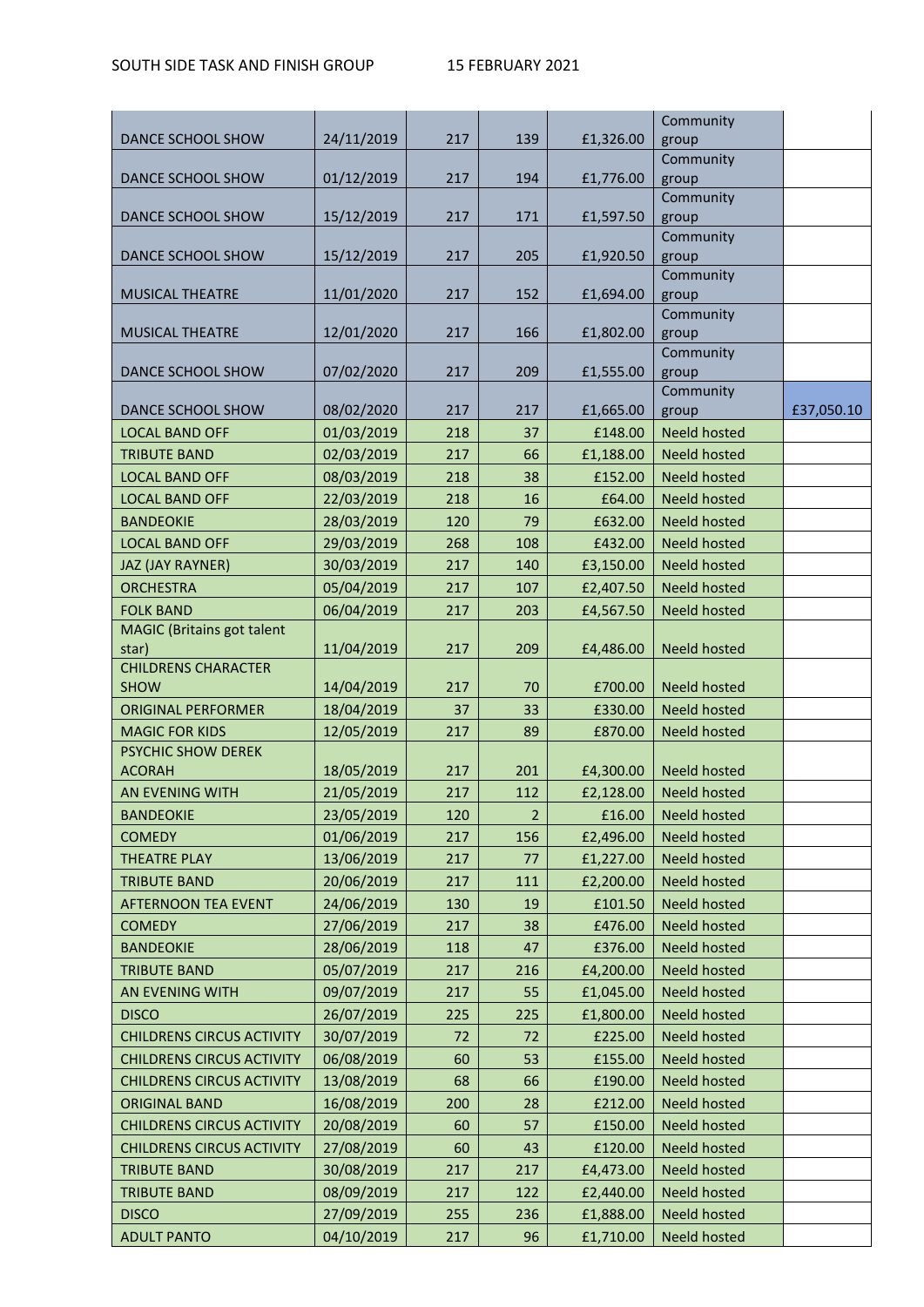#### SOUTH SIDE TASK AND FINISH GROUP 15 FEBRUARY 2021

| <b>TRIBUTE BAND</b>             | 05/10/2019 | 217 | 140   | £2,700.00   | <b>Neeld hosted</b> |            |
|---------------------------------|------------|-----|-------|-------------|---------------------|------------|
| <b>TRIBUTE BAND</b>             | 12/10/2019 | 217 | 192   | £4,320.00   | <b>Neeld hosted</b> |            |
| <b>COMEDY</b>                   | 18/10/2019 | 217 | 195   | £3,705.00   | <b>Neeld hosted</b> |            |
| <b>MEDIUMSHIP NIGHT</b>         | 25/10/2019 | 217 | 77    | £1,155.00   | <b>Neeld hosted</b> |            |
| <b>COMEDY</b>                   | 26/10/2019 | 217 | 140   | £2,293.50   | <b>Neeld hosted</b> |            |
| <b>ORIGINAL ARTIST</b>          | 03/11/2019 | 217 | 192   | £4,202.00   | <b>Neeld hosted</b> |            |
| <b>COM (Britains got Talent</b> |            |     |       |             |                     |            |
| star)                           | 08/11/2019 | 217 | 184   | £3,150.00   | Neeld hosted        |            |
| <b>TALK</b>                     | 19/11/2019 | 217 | 217   | £3,225.00   | <b>Neeld hosted</b> |            |
| <b>DANCE NIGHT</b>              | 29/11/2019 | 125 | 50    | £400.00     | <b>Neeld hosted</b> |            |
| <b>COMEDY</b>                   | 06/12/2019 | 217 | 139   | £3,636.50   | <b>Neeld hosted</b> |            |
| <b>LOCAL BAND</b>               | 08/12/2019 | 300 | 59    | £649.00     | <b>Neeld hosted</b> |            |
| <b>BALLET</b>                   | 10/12/2019 | 217 | 217   | £4,251.00   | <b>Neeld hosted</b> |            |
| <b>CHOIR</b>                    | 18/12/2019 | 218 | 40    | £190.00     | <b>Neeld hosted</b> |            |
| <b>CHRISTMAS CHILDRENS</b>      |            |     |       |             |                     |            |
| <b>SHOW</b>                     | 22/12/2019 | 217 | 213   | £2,279.00   | Neeld hosted        |            |
| <b>LOCAL BAND OFF</b>           | 17/01/2020 | 300 | 80    | £72.00      | Neeld hosted        |            |
| <b>LOCAL BAND</b>               | 26/01/2020 | 160 | 63    | £600.00     | Neeld hosted        |            |
| <b>LOCAL BAND OFF</b>           | 31/01/2020 | 300 | 79    | £64.00      | <b>Neeld hosted</b> |            |
| <b>LOCAL BAND OFF</b>           | 14/02/2020 | 300 | 82    | £88.00      | <b>Neeld hosted</b> |            |
| <b>COMEDY</b>                   | 16/02/2020 | 217 | 214   | £3,195.00   | <b>Neeld hosted</b> |            |
| <b>TRIBUTE BAND</b>             | 21/02/2020 | 217 | 148   | £3,117.50   | Neeld hosted        |            |
| <b>LOCAL BAND OFF</b>           | 28/02/2020 | 300 | 71    | £44.00      | <b>Neeld hosted</b> | £94,392.00 |
|                                 |            |     | 12066 | £175,516.35 |                     |            |

In addition to the ticketed events above, the space has been hired out for various events as shown below, this is also for the same period as stated above.

|                                                                         | <b>Number of</b><br>occasions it |
|-------------------------------------------------------------------------|----------------------------------|
| <b>Type of event</b>                                                    | took place                       |
| Training/Meetings/Conferences<br><b>Awards evenings/Private Parties</b> | 62<br>27                         |
| <b>Exhibitions/Fairs</b>                                                | 13                               |
| Dance classes                                                           | 40                               |
| <b>Blood donation sessions</b>                                          | 27                               |
| <b>Charity Dinner Dances</b>                                            | $\overline{2}$                   |
| <b>Coffee mornings</b>                                                  | $\overline{\phantom{a}}$         |
| Food testing/Market research                                            | 38                               |
| Auction                                                                 | 1                                |
| Wakes                                                                   | 1                                |
| <b>Business Dinners</b>                                                 | 6                                |
| <b>NHS Clinics</b>                                                      | 6                                |
| <b>Quiz nights</b>                                                      | 2                                |
| <b>Wedding ceremonies</b>                                               | 4                                |
| <b>Wedding receptions</b>                                               | $\overline{2}$                   |
| <b>Community events</b>                                                 | 8                                |
| <b>Elections/Hustings</b>                                               | 3                                |
| <b>Boxing matches</b>                                                   | 1                                |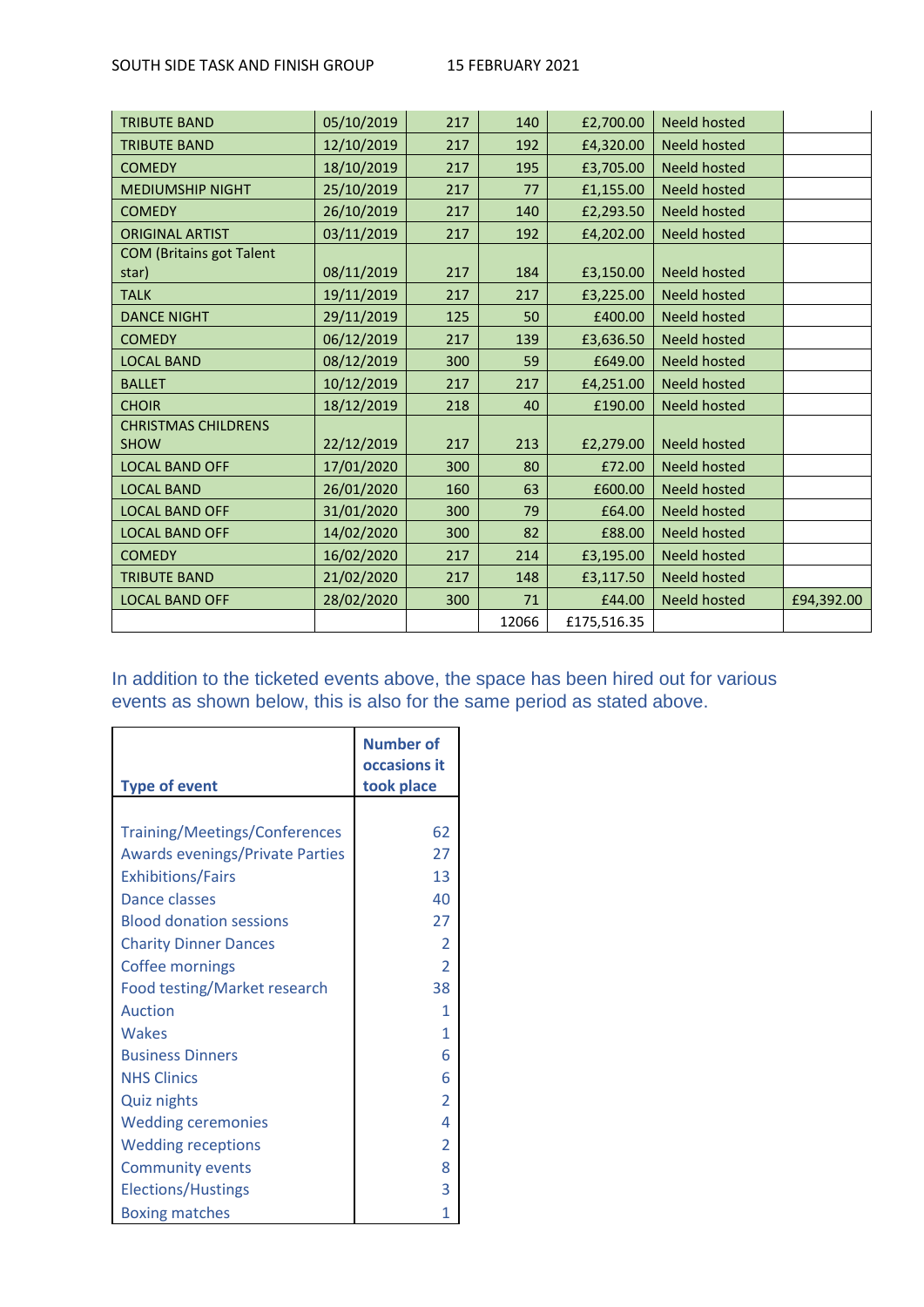The above does not include any council business events such as Civic Ceremonies, Council meetings etc

Open 7 days a week / or not - Yes open for shows and hire 7 days per week

Usage / audience or visitor numbers – how gar do people travel / reach of venue (see chart above for usage) – our audience is mostly from the local area and surrounding villages and towns, however when we host a well know performer (particularly those on TV) we attract out of area visitors – it should be noted these also benefit our local business such as hotels, restaurants etc.

What's great about it / not so great – would avoid if doing it again **Whats's Great -** A space that offers a wide range of activities for many members of our community to enjoy, collaborative working with local businesses, partners, NHS and contributes significantly to the Council's Corporate Strategic plan.

**Not so Great -** Would put theatre bar in a different location

### **Governance of the venue (business model/ management)**

Owner of venue – outright ownership / peppercorn lease / etc. ? Chippenham Town Council

Community owned / Council owned / stakeholder representation, etc? Chippenham Town Council

How are decisions made – what freedoms or not, are there? Day to day decisions by Head of Venues – reporting to Director of Community Services. Other major decisions by report to the Amenities Culture and Leisure Committee

## **Annual running practices and costs**

Core funding – base line budget / is it subsidised (needed) / profit/loss *Running costs for staff, utilities, building infrastructure by the precept. Head of Venues taking responsibility for shows on a break-even basis. Bars and catering are outsourced.*

Staffing levels – employed staff / volunteers – what works best/issues

Full time Facilities Supervisor and Part time Facilities Assistant (not just Neeld but for whole Town Hall Premises)

Venue Booking and box office Coordinator

Technician/Duty Officer (theatre light and sound engineer)

Head of Venues (including show programming)

Duty Officer (part time) – to take responsibility at events

Casual Halls staff for room set ups, ushering etc (employed when demand requires)

Building repairs / maintenance / environmental credentials – By CTC staff or appointed contractors.

Marketing / promotions needed – in house CTC marketing and communications department